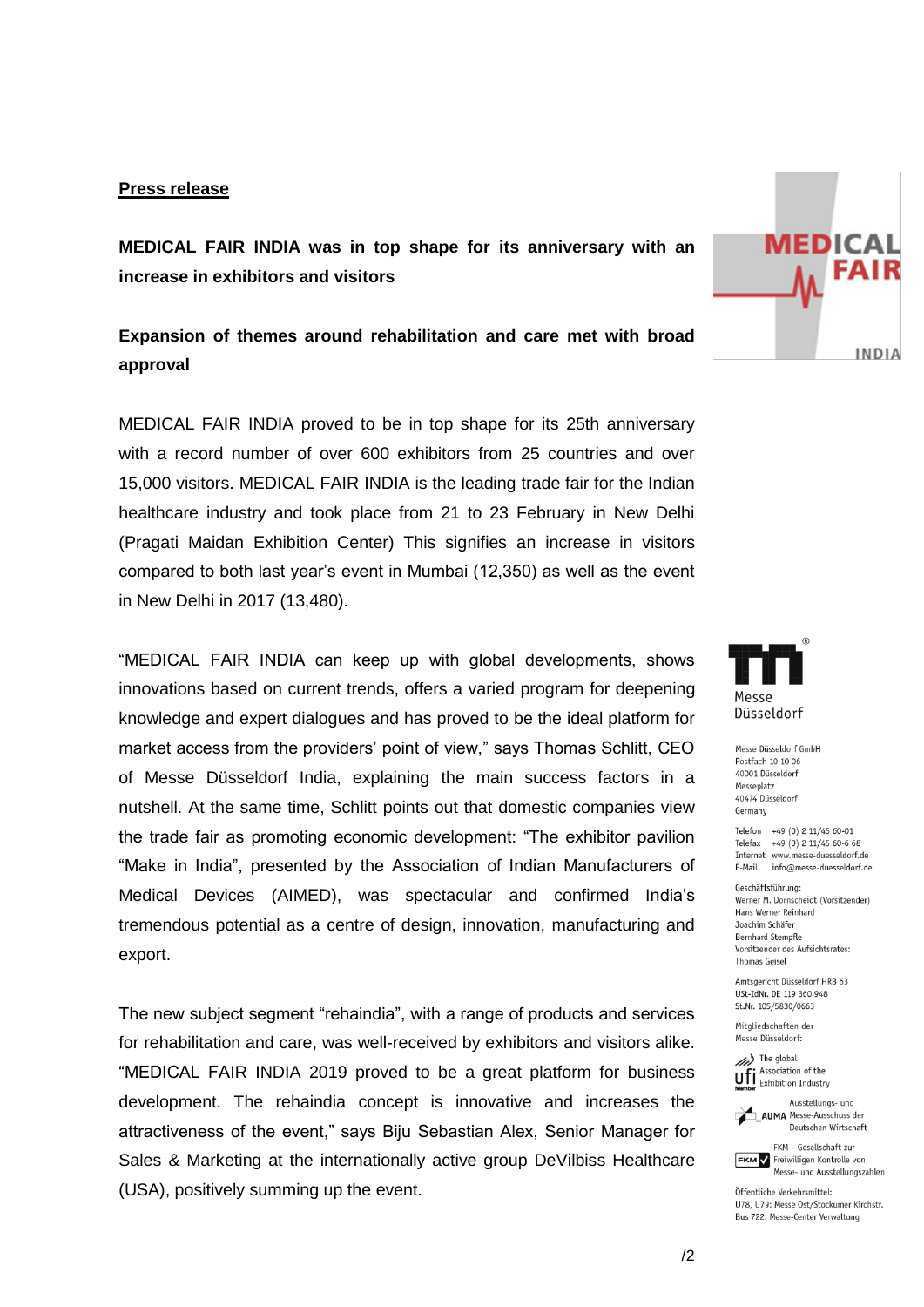CU Medical Systems (South Korea) were also on the lookout for new business partners, according to Sales Manager Jonathan Barkai. "We see great opportunities in the Indian medical device market and that is why taking part in this trade fair was important to us with regard to our growth plans."

The YTY Group (Malaysia) comes from a similar starting point, as Bhaskar Mukherjee, Vice President for India, states: "As the industry leader for disposable hand protection solutions and an OEM provider for leading global brands, MEDICAL FAIR INDIA proved to be an effective platform for us which enabled us to meet national distribution partners and gain an understanding of the possibilities and complexity of one of the largest emerging markets."

Once again, the event's supporting program contributed to the success of MEDICAL FAIR INDIA 2019. Here, we find established elements such as the CLIN LAB INDIA, organised in cooperation with Scherago (USA) and Health Care Events (India), a conference with an exhibitor area on trending topics in laboratory medicine as well as the two-day conference Voice of Healthcare. Here, the popular sessions looked at current technology trends and aspects of international cooperation with manufacturers and institutions, among other topics.

One highlight was the anniversary gala on 22 February, at which a big announcement was made: With the FAMDENT shows, Messe Düsseldorf India has acquired the top specialist events in the field of dentistry. These events are now members of MEDICAlliance, the umbrella brand for the Messe Düsseldorf Group's global healthcare trade fair activity. Thomas Schlitt signed an agreement to this effect on behalf of Messe Düsseldorf India, as did Dr. Anil Arora and Dr. Jyotika Arora, who have organized all the FAMDENT shows.

In terms of content, the MEDICAL FAIR INDIA 2019 included the following areas and many more: Medical products and medical technology, laboratory technology and diagnostics, equipment and furniture for clinics and health